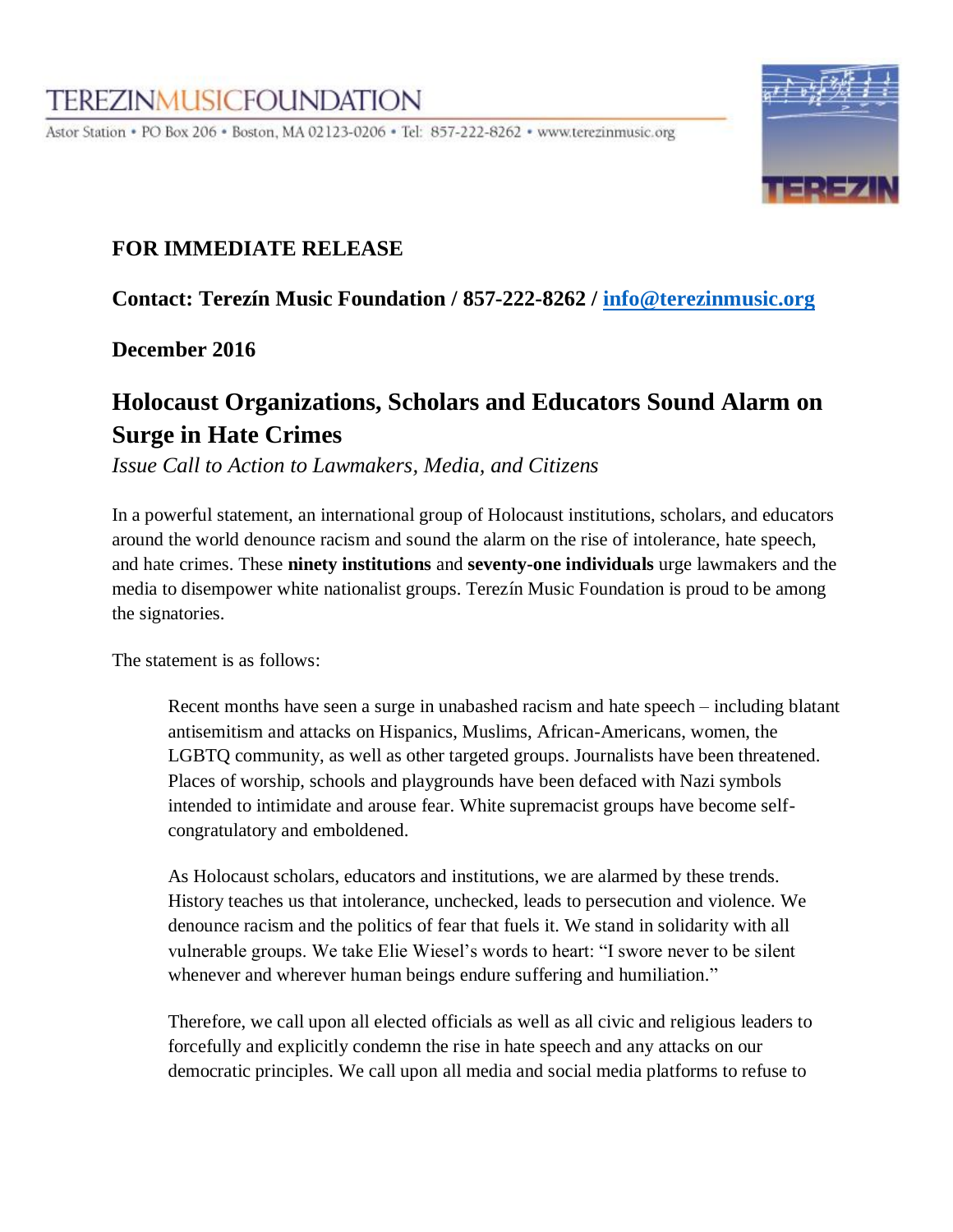provide a stage for hate groups and thus normalize their agenda. And we call upon all people of good conscience to be vigilant, to not be afraid, and to speak out.

This statement is co-authored by members of the Association of Holocaust Organizations, a network dedicated to the advancement of Holocaust education, remembrance and research, and is affirmed by the following institutions and individuals:

#### **Organizational Signatories**

**Anne Frank Center for Mutual Respect,** Steven Goldstein, Executive Director, New York, NY

**Birmingham Holocaust Education Center,** Rebecca C. Dobrinski, Executive Director, Birmingham, AL

**CANDLES Holocaust Museum and Education Center,** Kiel Majewski, Executive Director, Terre Haute, IN

**Center for Holocaust and Genocide Education,** College of Saint Elizabeth Dr. Amy Weiss, Director, Morristown, NJ

**The Center for Holocaust and Humanity Education,** Sarah Weiss, Executive Director, Cincinnati, OH

**Center for Holocaust Awareness & Information (CHAI),** Jewish Federation of Greater Rochester Bonnie Abrams, Director, Rochester, NY

**Center for Holocaust, Genocide, & Human Rights Studies,** University of North Carolina at Charlotte Prof. John Cox, Director, Charlotte, NC

**Center for Holocaust, Human Rights & Genocide Education (CHHANGE),** Brookdale Community College Dale Daniels, Executive Director, Lincroft, NJ

**Center for Judaic, Holocaust and Peace Studies,** Appalachian State University Prof. Thomas Pegelow Kaplan, Director, Boone, NC

**The Center for the Study of Anti-Semitism,** Museum of Jewish Heritage -- A Living Memorial to the Holocaust Abraham H. Foxman, Director, New York, NY

**Center for the Study of the Holocaust and Genocide,** Sonoma State University Prof. Myrna Goodman, Director, Rohnert Park, CA

**Cohen Center for Holocaust and Genocide Studies,** Keene State College Prof. Henry Knight, Director Keene, NH

**The Colorado Holocaust Educators,** Todd Hennessy, Director, Denver, CO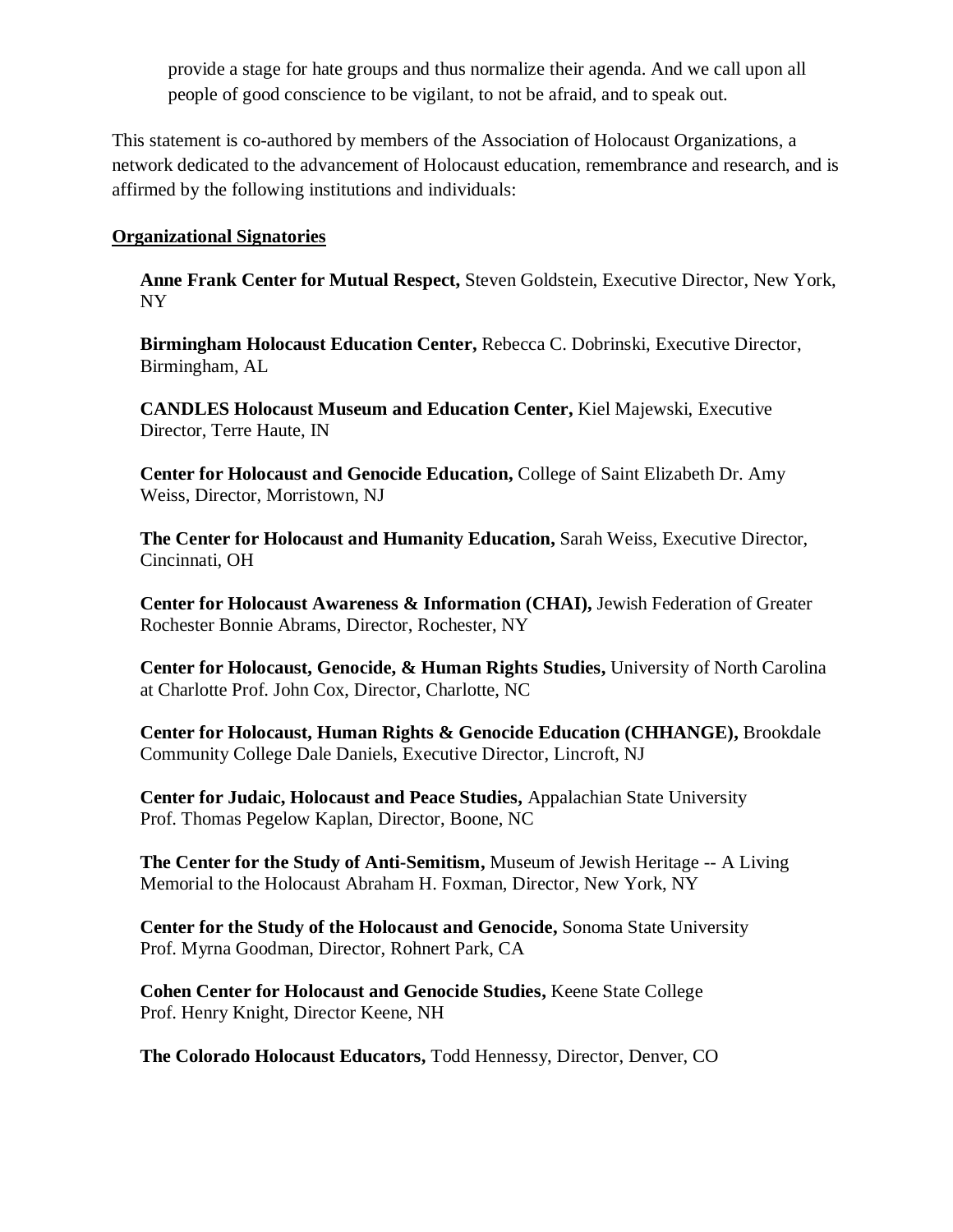**Columbia Holocaust Education Commission,** Lilly S. Filler, M.D., Co-Chair Lyssa Harvey, Co-Chair, Columbia, SC

**The Council of Holocaust Educators,** Colleen Tambuscio, President, Trenton, NJ

**Darfur and Beyond,** Cory Williams, Co-Founder, Phoenix, AZ

**Dayton Holocaust Resource Center,** Dr. Renate Frydman, Director, Dayton, OH

**El Paso Holocaust Museum & Study Center,** Lori Shepherd, Executive Director, El Paso, TX

**Esther Raab Holocaust Museum & Goodwin Education Center,** Helen Kirschbaum, Director, Cherry Hill, NJ

**Evidence of Holocaust,** Yakov Zakon, Director, Chicago, IL

**Eyes from the Ashes Educational Foundation,** Ann Weiss, Director, Bryn Mawr, PA

**Facing History and Ourselves,** Roger Brooks, President and CEO; Julie Leff, Chair, Board of Directors, Brookline, MA

**Finnish Holocaust Remembrance Association,** Oula Silvennoinen, Chairman, Helsinki, Finland

**Fundación Memoria Viva,** Karen Codner, CEO, Santiago, Chile

**Galicia Jewish Museum,** Jakub Nowakowski, Director, Krakow, Poland

**Generations of the Shoah International (GSI),** Esther Finder, Member of the Coordinating Council

**Gulf Coast Center for Holocaust and Human Rights Education,** Dr. Donald Berry, Co-Director, Mobile, AL

**Haiti Jewish Refugee Legacy Project,** Harriet and Bill Mohr, Founders, Menlo Park, CA

**The Harriet and Kenneth Kupferberg Holocaust Center, Queensborough Community** College, CUNY Dr. Dan Leshem, Director, Bayside, NY

**Herbert and Leonard Littman Families Holocaust Resource Center,** Rutgers University Karen Small, Associate Director, New Brunswick, NJ

**Holocaust & Human Rights Education Center,** Millie Jasper, Executive Director, White Plains, NY

**Holocaust Center for Humanity,** Dee Simon, Executive Director, Seattle, WA

**Holocaust Center of Pittsburgh,** Dr. Lauren Bairnsfather, Director, Pittsburgh, PA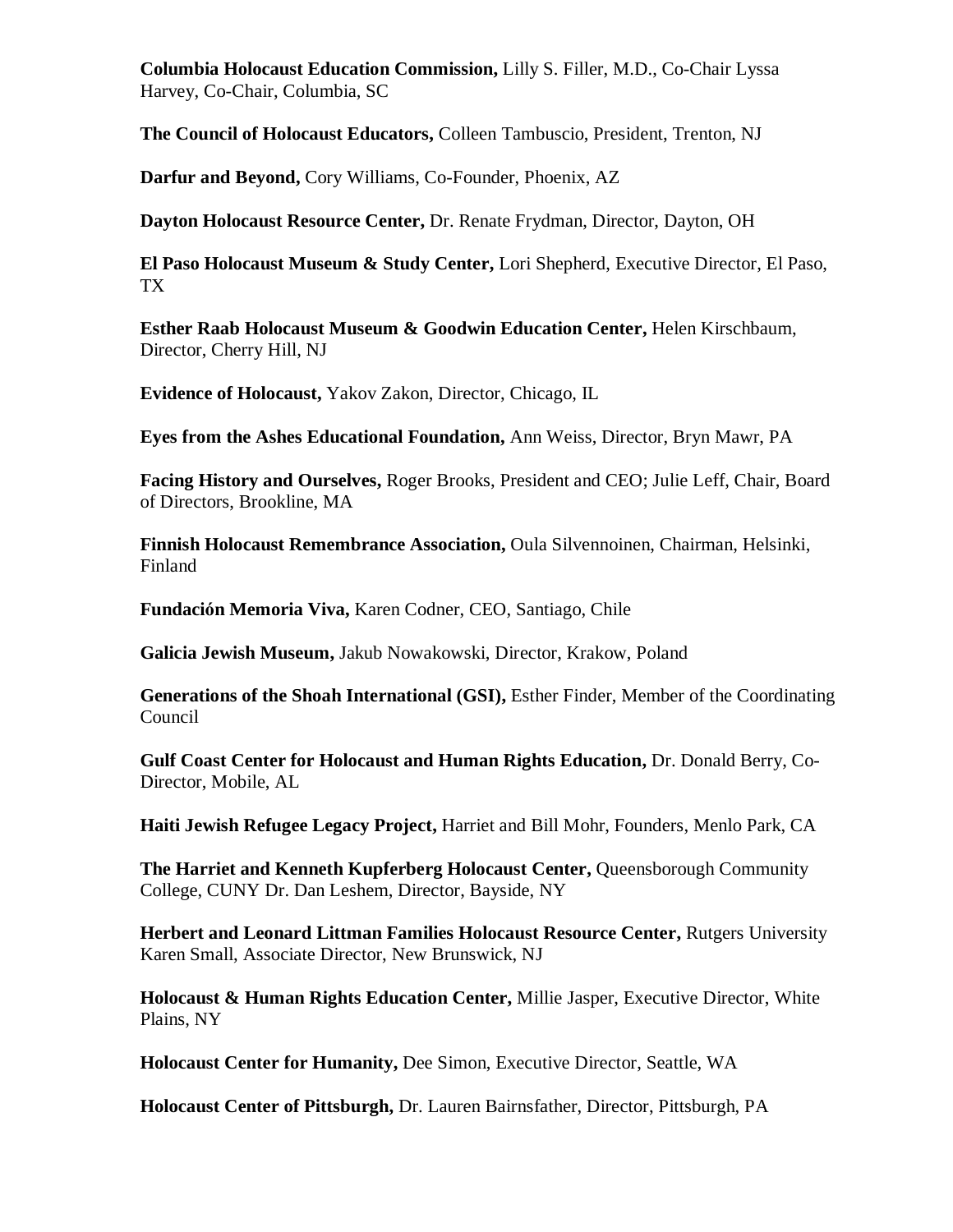**The Holocaust Commission of the United Jewish Federation of Tidewater,** Elena Barr Baum, Director, Virginia Beach, VA

**The Holocaust Council of Greater MetroWest,** Barbara Wind, Director, Whippany, NJ

**Holocaust Education and Programming Center,** Wagner College, Prof. Lori R. Weintrob, Director, Staten Island, NY

**Holocaust Education Resource Council,** Barbara Goldstein, Executive Director, Tallahassee, FL

**Holocaust Educational Foundation,** Northwestern University Sarah Cushman, Director, Evanston, IL

**Holocaust, Genocide, and Human Rights Project,** Monroe Community College Prof. Regina Fabbro, Endowed Chair, Rochester, NY

**Holocaust Learning and Education Fund, Inc.,** Craig R. Weiner, President, Fort Lauderdale, FL

**Holocaust Memorial & Tolerance Center of Nassau County,** Steven Markowitz, Chair, Board of Directors, Glen Cove, NY

**Holocaust Memorial Miami Beach,** Sharon Horowitz, Executive Director, Miami Beach, FL

**Holocaust Memorial Museum of San Antonio,** Ellen Ollervidez, Director, San Antonio, TX

**Holocaust Memorial Resource & Education Center of Florida, Pam Kancher, Executive** Director, Maitland, FL

**Holocaust Museum and Learning Center,** Jean Cavender, Executive Director, St. Louis, MO

**Holocaust Museum Houston,** Dr. Kelly J. Zúñiga, CEO, Houston, TX

**Holocaust Resource Center of Buffalo,** Mara Koven-Gelman, Executive Director, Buffalo, NY

**Holocaust Survivors & Friends Education Center,** Shelly Z. Shapiro, Director, Albany, NY

**Holocaust Theater International Initiative,** National Jewish Theater Foundation Arnold Mittelman, President, Coral Gables, FL

**Human Security Initiative,** Dr. Gregory Weeks, Director, Vienna, Austria

**Illinois Holocaust Museum & Education Center,** Susan L. Abrams, CEO, Skokie, IL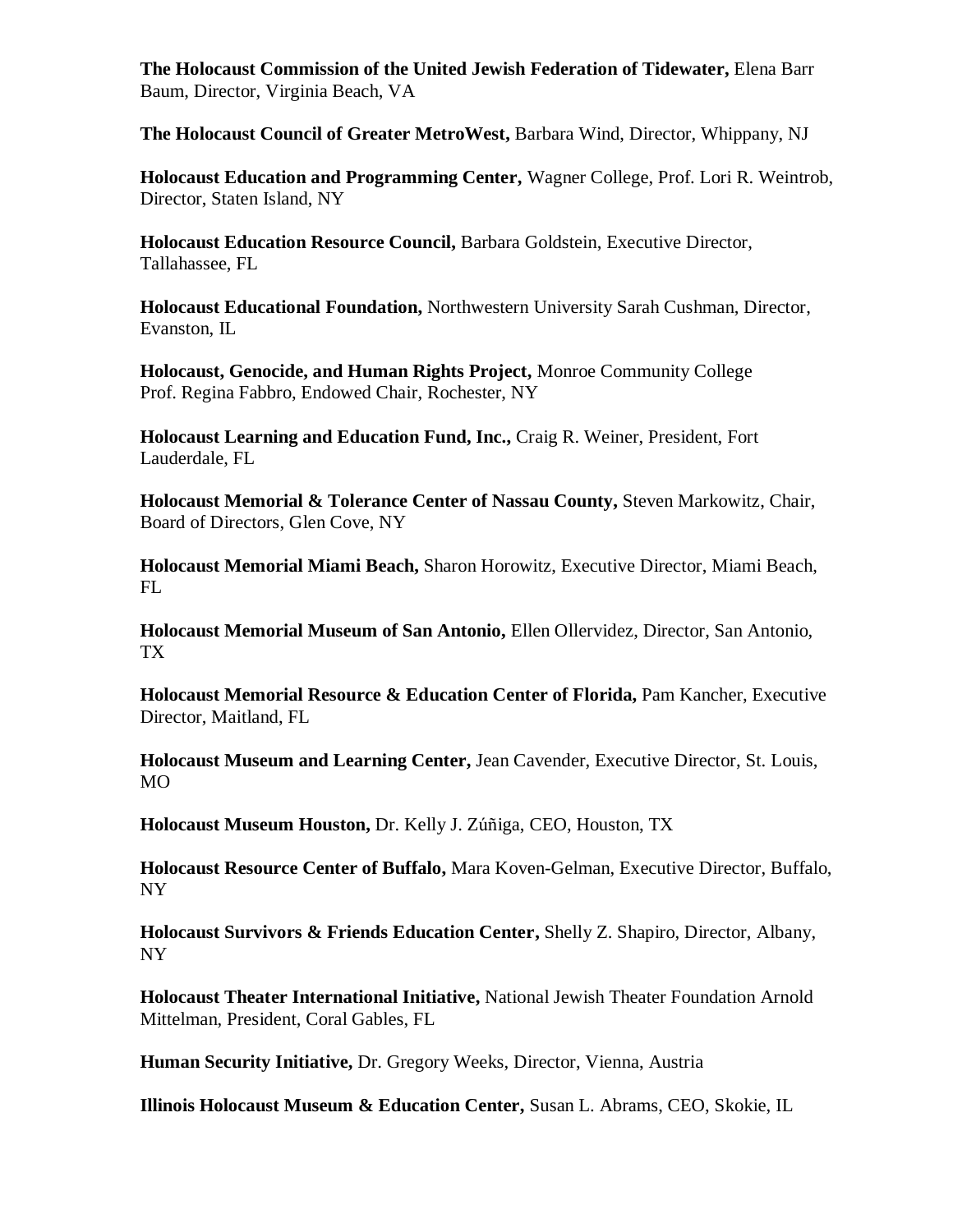**Institute for Holocaust & Genocide Studies,** Raritan Valley Community College Peppy Margolis, Director, Branchburg, NJ

**Institute for Holocaust Education,** Liz Feldstern, Executive Director, Omaha, NE

**Jewish Community Relations Council of Greater Boston,** Jeremy Burton, Executive Director, Boston, MA

**Jewish Federation of Greater Austin,** Beth McDaniel, Director of Genocide Prevention, Austin, TX

**Jewish Labor Committee,** Arieh Lebowitz, Associate Director, New York, NY

**Jewish Partisan Educational Foundation,** Elliott Felson, President, San Francisco, CA

**The Julius and Dorothy Koppelman Holocaust/Genocide Resource Center,** Rider University Prof. Harvey R. Kornberg, Director, Lawrenceville, NJ

**The Kindertransport Association,** Melissa Hacker, President, New York, NY

**Los Angeles Museum of the Holocaust,** Beth Kean, Interim Director, Los Angeles, CA

**The Memorial Library and Art Collection of the Second World War,** David A. Field, Vice-President, New York, NY

**The Memory Project Productions,** Laurie Weisman, Executive Director, New York, NY

**Museum of Jewish Heritage – A Living Memorial to the Holocaust,** Michael S. Glickman, President & CEO, New York, NY

**Music of Remembrance,** Mina Miller, President & Artistic Director, Seattle, WA

**National Catholic Center for Holocaust Education,** Seton Hill University Prof. Tim Crain, Director, Greensburg, PA

**New Jersey Commission on Holocaust Education,** Lawrence M. Glaser, Executive Director, Trenton, NJ

**Oregon Jewish Museum and Center for Holocaust Education,** Judith Margles, Director, Portland, OR

**Philadelphia Center on the Holocaust, Genocide & Human Rights, Dr. Marcia Sachs** Littell, President, Philadelphia, PA

**The Ray Wolpow Institute for the Study of the Holocaust, Genocide, and Crimes Against Humanit,** Western Washington University, Prof. Sandra Alfers, Founding Director, Bellingham, WA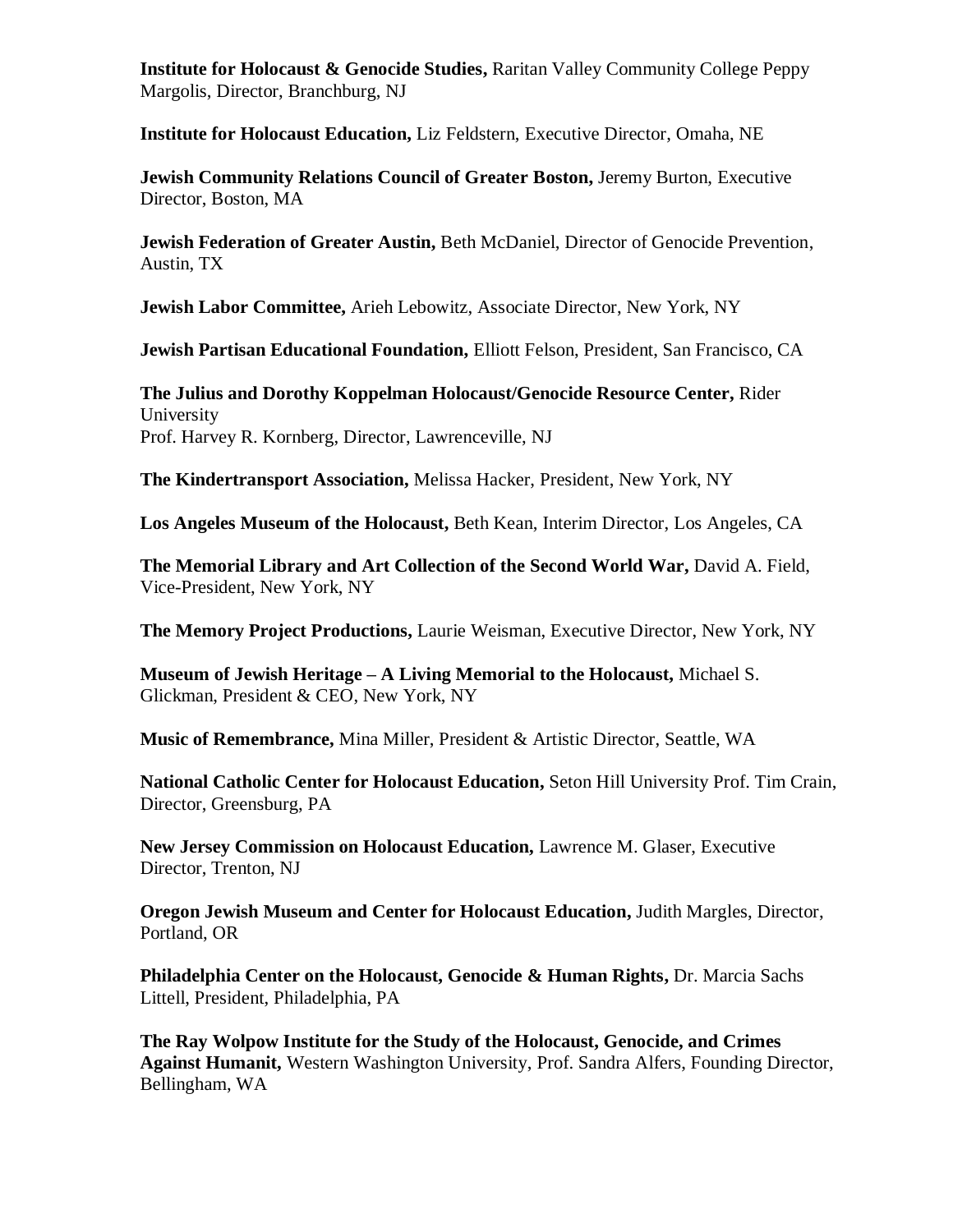**Remember the Women Institute,** Dr. Rochelle G. Saidel, Founder and Director, New York, NY

**Remember Us,** Samara Hutman, Director, Santa Monica, CA

**Ruth Fajerman Markowicz Holocaust Resource Center of Greater Toledo Ohio,** Hindea Markowicz, Director, Sylvania, OH

**The Sandra Bornstein Holocaust Education Center,** May-Ronny Zeidman, Executive Director, Providence, RI

**Sara and Sam Schoffer Holocaust Resource Center,** Stockton University Gail Rosenthal, Director, Galloway, NJ

**The Selden K. Smith Foundation for Holocaust Education,** Minda Miller, Chair, Columbia, SC

**Sousa Mendes Foundation,** Olivia Mattis, Ph.D., President, Huntington, NY

**The South African Holocaust & Genocide Foundation,** Richard Freedman, Director, Cape Town, South Africa

**South Carolina Council on the Holocaust,** Eileen Chepenik, Chair Columbia, SC

**The Sparks Fly Upward Foundation,** Cathy Lesser Mansfield, Executive Director, Des Moines, IA

**Sperling Kronberg Mack Holocaust Resource Center,** Susan Dubin, Librarian, Las Vegas, NV

**Stan Greenspon Center for Peace and Social Justice,** Queens University of Charlotte Talli Dippold, Assistant Director, Charlotte, NC

**The Strochlitz Foundation,** Romana Strochlitz Primus, President, New London, CT

**Suffolk Center on the Holocaust, Diversity and Human Understanding,** Steven Schrier, Executive Director, Selden, NY

**Terezín Music Foundation,** Mark D. Ludwig, Executive Director, Boston, MA

**Tolerance Minnesota,** Susie Greenberg, Associate, Minneapolis, MN

**Virginia Holocaust Museum,** Charles Coulomb, Interim Executive Director, Richmond, VA

**Voices of the Generations,** Julie Kohner, CEO, Los Angeles, CA

**Weinberg Center for Holocaust Education,** The Breman Museum, Liliane Kshensky Baxter, Ph.D., Director, Atlanta, GA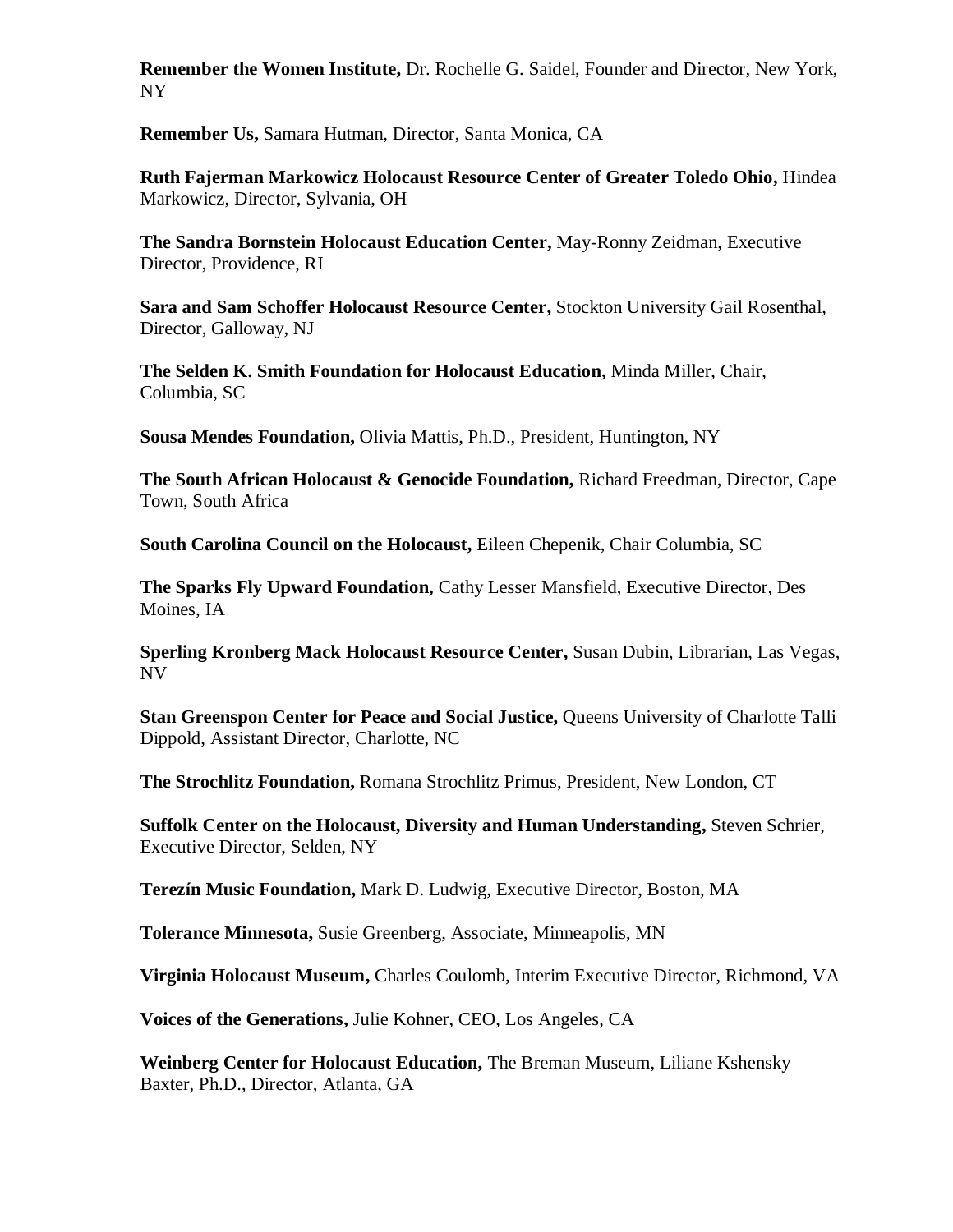**The Wiener Library for the Study of the Holocaust & Genocide,** Ben Barkow, Director, London, United Kingdom

**World Without Genocide,** Mitchell Hamline School of Law, Ellen J. Kennedy, Ph.D., Executive Director, St. Paul, MN

#### **Individual Signatories**

**Prof. Mehnaz Afridi,** Director, Holocaust, Genocide and Interfaith Education Center Manhattan College, Riverdale, NY

**Prof. Taner Akçam**, Chair Armenian Genocide Studies, Strassler Center for Holocaust and Genocide Studies Clark University, Worcester, MA

**Ethan Bensinger**, Documentary Filmmaker Bensinger Global Media, Deerfield, IL

**Prof. Michael Berenbaum**, Director, Sigi Ziering Institute: Exploring the Ethical and Religious Implications of the Holocaust American Jewish University, Los Angeles, CA

**Solvej Berlau**, Project Manager Danish Institute for International Studies Copenhagen, Denmark

**Prof. Emerita Mira Binford,** Department of Communications Quinnipiac University Hamden, CT

**Mitchell Bloomer,** Resource Teacher, Holocaust Memorial Resource and Education Center of Florida Maitland, FL

**Prof. Emeritus Randolph Braham** Department of Political Science The Graduate Center, CUNY New York, NY

**Dr. Linda Burghardt**, Scholar-in-Residence, Holocaust Memorial & Tolerance Center of Nassau County Glen Cove, NY

**Nancy Civin**, Holocaust Educator Baltimore, MD

**Prof. Richard Clark,** Department of Sociology and Criminology John Carroll University University Heights, OH

**Melissa Cohen**, Program Coordinator, Martin-Springer Institute Flagstaff, AZ

**Beth Dotan**, Founding Director Institute for Holocaust Education Omaha, NE

**Susan H. Dubin**, Library Consultant Off the Shelf Library Services Henderson, NE

**Prof. Debórah Dwork**, Founding Director, Strassler Center for Holocaust and Genocide Studies Clark University Worcester, MA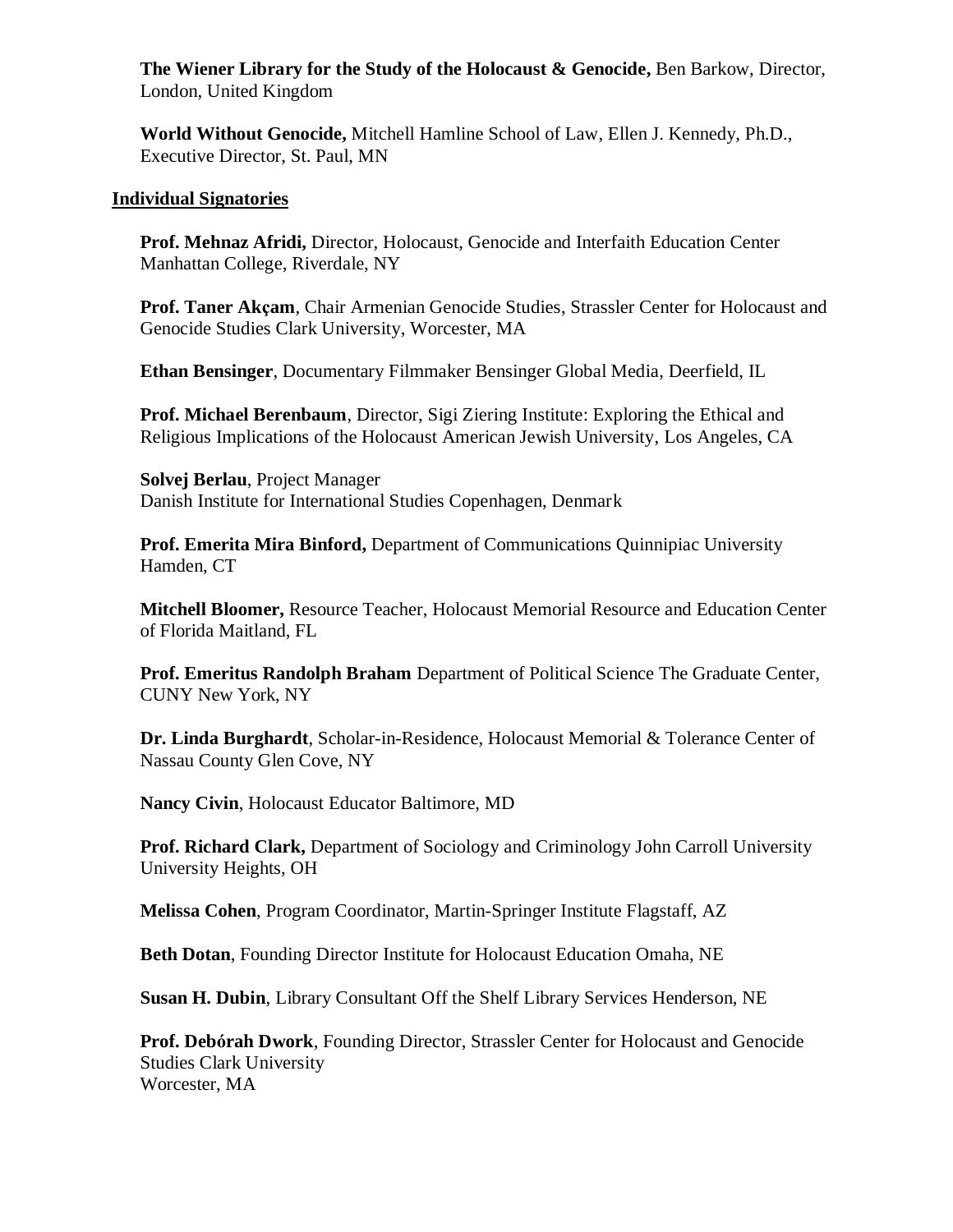**Matthew Faulkner**, Program Coordinator Holocaust Memorial Museum of San Antonio San Antonio, TX

**Dr. Tamara Reps Freeman**, President Holocaust Music LLC, Saddle River, NJ

**Prof. Jonathan Friedman**, Department of History West Chester University West Chester, PA

**Prof. Alan Goldberg**, School of Education Syracuse University Syracuse, NY

**Dr. Henry Greenspan**, Faculty Scholar, Mellon Institute on Arts-Academic Integration University of Michigan, Ann Arbor, MI

**Larry Grimes**, Holocaust Educator Tampa, FL

**Bonnie Gurewitsch**, C.A., Former Archivist/Curator, Museum of Jewish Heritage -- A Living Memorial to the Holocaust, New York, NY

**Marco Gutewort**, Historian, Castle and Memorial Site Lichtenburg, Bad Schmiedeberg, Saxony-Anhalt, Germany

**Marilyn Harran**, Ph.D., Director, Rodgers Center for Holocaust Education Chapman University Orange, CA

**Joyce Hess**, Board President, Midwest Center for Holocaust Education Overland Park, KS

**Kent Hirschfelder**, Past Chair Holocaust Museum & Learning Center St. Louis, MO

**Amanda J. Hornberger**, Coordinator, Lakin Holocaust Library & Resource Center Reading, PA

**Prof. Sara R. Horowitz**, Department of Humanities York University Toronto, Ontario, Canada

**Prof. Paul B. Jaskot**, Chair Faculty Academic Council Holocaust Education Foundation DePaul University, Chicago, IL

**Marcia Reines Josephy** Josephy Exhibitions Los Angeles, CA

**Prof. Emeritus Marty J. Kalb,** Department of Fine Arts Ohio Wesleyan University Delaware, OH

**Prof. Joshua Kavaloski**, Director, Center for Holocaust/Genocide Study Drew University Madison, NJ

**Rositta E. Kenigsberg**, 2nd Generation Golden Isles, FL

**Dr. Miriam Klein Kassenoff,** Holocaust Author and Educator Miami Beach, FL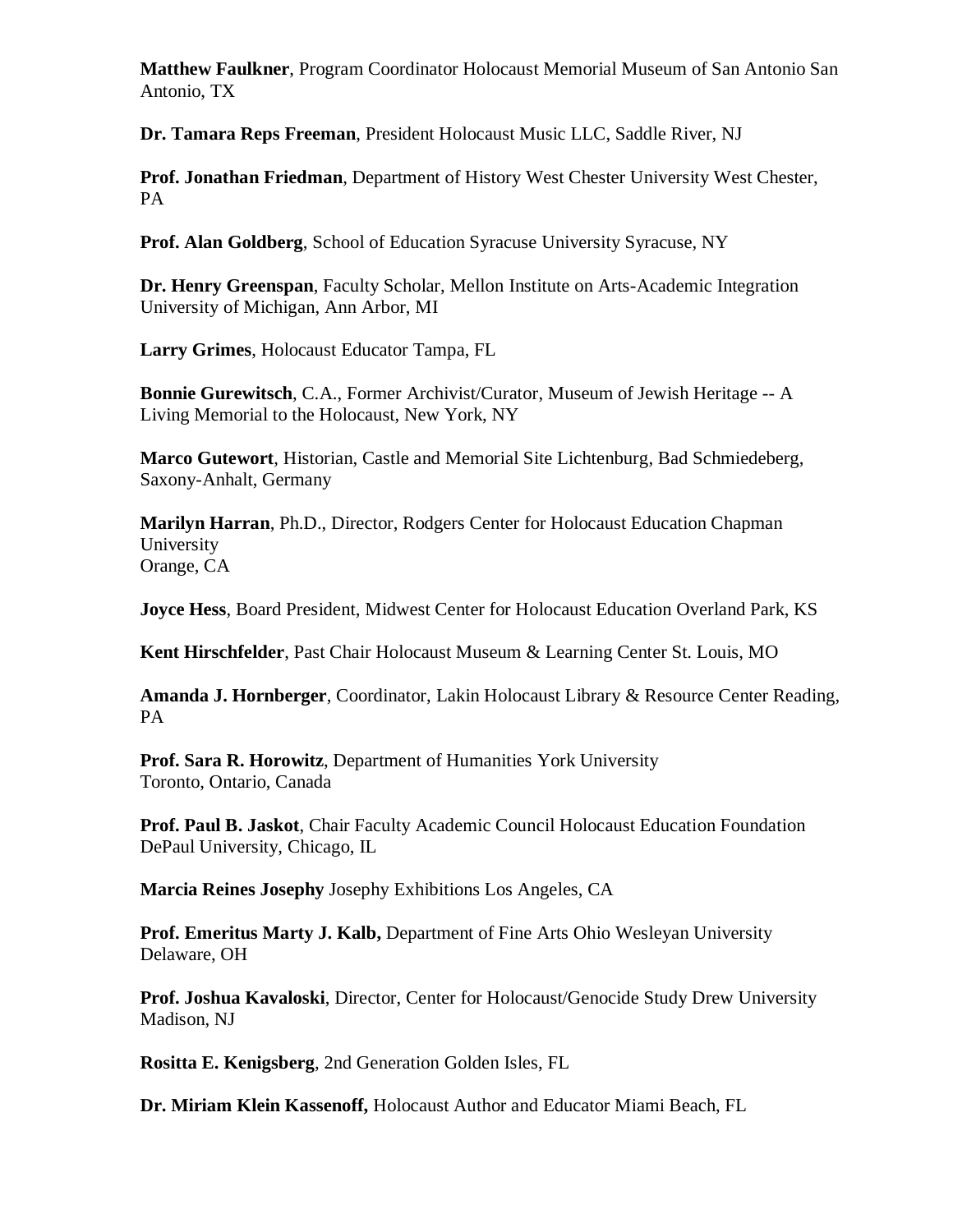**Prof. David S. Koffman,** Department of History York University Toronto, Ontario, Canada

**Prof. Patricia A. Kress,** Department of Psychology Monroe Community College Rochester, NY

**Prof. Bjorn Krondorfer**, Director Martin-Springer Institute Northern Arizona University Flagstaff, AZ

**Ilana Krygier Lapides**, Director Holocaust & Human Rights Education Calgary Jewish Federation, Calgary, Alberta, Canada

**Sonia Marie Leikam**, Holocaust Educator and Anti-Genocide Activist Portland, OR

**Prof. Laura Levitt**, Department of Religion Temple University Philadelphia, PA

**Prof. Emeritus Kevin**, Lewis Department of Religious Studies University of South Carolina Columbia, SC

**Margaret Lincoln**, Ph.D., Librarian, Lakeview School District Battle Creek, MI

**Holly Mandelkern**, Holocaust Educator and Author Winter Park, FL

**Mel Mann**, Executive Director Friends of the March of the Living Miami, FL

**Prof. David A. Meola**, Department of History University of South Alabama Mobile, AL

**Jeffrey Allen Miller**, Immediate Past President, Holocaust Memorial Resources and Education Center of Florida Orlando, FL

**Stephen Naron**, Director, Fortunoff Video Archive for Holocaust Testimonies Yale University New Haven, CT

**Jud Newborn, Ph.D.,** Holocaust Historian, Author, Lecturer The White Rose Resistance Project for the Advancement of Civil Courage New York, NY

**Nancy Powell**, Benefactor, The Powell Heller Holocaust Education Conference Gig Harbor, WA

**Prof. Dan J. Puckett**, Department of History Troy University Montgomery, AL

**Mary Jane Rein**, Ph.D., Executive Director, Strassler Center for Holocaust and Genocide Studies Clark University Worcester, MA

**Dr. Michael A. Riff**, Director, The Gross Center for Holocaust and Genocide Studies, Ramapo College of New Jersey Mahwah, NJ